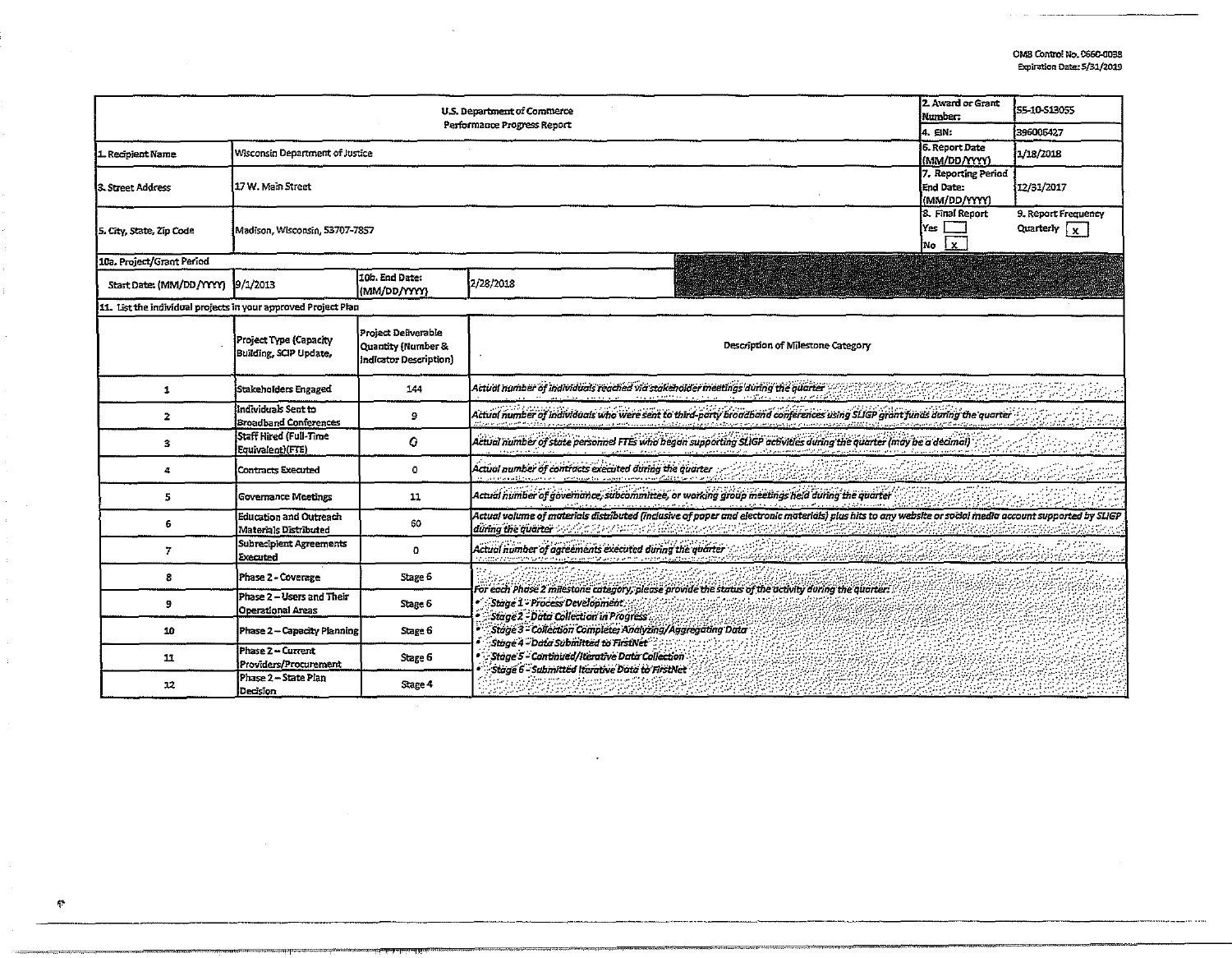11a. Describe your progress meeting each major activity/milestone approved in the Baseline Report for this project; any challenges or obstacles encountered and mitigation strategies you have employed; planned major activit .<br>next quarter; and any additional project milestones or information.

Stakeholder and Broadband Conferences: 144 public safety personnel were reached throughout the State with regional meetings in this reporting period. The RIC's were able to present updates on the progress of FirstNet. The Department of Military Affairs staff attended four conferences in this reporting period. The conferences attended were the Wisconsin Emergency Management Association, Ohio FirstNet Conference, International Wireless Commun Expo LTE Communications Forum, and the Badger State Sheriff's Assocation.

Governance Meetings: During this reporting period, eleven governance meetings were held throughout the State which were also used for education and outreach on FirstNet and the Wisconsin Public Safety Broadband project. Th meetings include the Northeast Regional SCIP Implementation Council, NPSBN Subcommittee FirstNet State Plan Meeting, Interoperability Council FirstNet State Plan Meeting, Northwest Regional SCIP Implementation Council, Int Council FirstNet Meeting, Interoperability Council Meeting, Southeast Regional SCIP Implementation Council, East Central Regional SCIP Implementation Council, Northeast Regional SCIP Implementation Council, Southwest Regio Implementation Council, and West Central Regional SCIP Implementation Council.

Staff Hires and Other Activities: The DMA staff and RLCs participated in the following other activities during this reporting period: WIPSB Standing Meetings every Thursday, Region V FirstNet Call, FirstNet Staff Recommend V FirstNet In-Person Meeting, SLIGP Quarterly Call, and Getting to the Local Level IWCE Webinar.

Planned Major Activities: In the next quarter, DMA staff will be hosting six Regional Outreach Meetings to discuss the FirstNet solution, Wisconsin's decision to opt-in, and individual agency considerations for joining the Interoperability Council will also be holding a two-day Statewide Communications Interoperability Plan (SCIP) Workshop to update the 2014 Wisconsin SCIP. The NPSBN and Public Safety Broadband will continue to be a priority

SCIP for Wisconsin.<br>LLb. If the project team anticipates requesting any changes to the approved Baseline Report in the next quarter, describe those below. Note that any substantive changes to the Baseline Report must be ap Commerce before implementation.

11c. Provide any other information that would be useful to NTIA as it assesses this project's progress.

Much of this quarter involved transitioning interoperability staff from Department of Justice to Department of Military Affairs and preparing an opt-in recommendation for the Interoperability Council and the Governor. Gove in to FirstNet on December 15th.

11d. Describe any success stories or best practices you have identified. Please be as specific as possible.

12. Personnel

12a, if the project is not fully staffed, describe how any lack of staffing may impact the project's time line and when the project will be fully staffed.

The Program and Policy Analyst 2 has filled the Program and Policy Analyst 1 position. The Program and Policy Analyst 2 position will not be filled for the remainder of the grant. It is anticipated that this will not impac

|                                      |       | 112b. Staffing Table - Please include all staff that have contributed time to the project. Please do not remove individuals from this table. |                                               |
|--------------------------------------|-------|----------------------------------------------------------------------------------------------------------------------------------------------|-----------------------------------------------|
| Job Title                            | FIEX. | Project (s) Assigned                                                                                                                         | Change                                        |
| Program and Policy Analyst 1         | 0.5   | Provides administrative support relating to grant management, governance meetings, outreach activities, and fulfill program requirements.    | Filled on 11/12/17                            |
| Program and Policy Analyst 2         | 0.5   | Provides administrative support relating to grant management, governance meetings, outreach activities, and fulfill program requirements.    | Vacant as of 11/12/17, will<br>Iremain vacant |
| Justice Program Supervisor<br>(SWIC) | 0.5   | Overall program oversight.                                                                                                                   |                                               |
| Grants Specialist 1                  | 0.1   | Provides financial balances, completes Financial Status Report (FSR), completes travel reimbursement and pays general costs.                 |                                               |
| Grants Specialist 2                  |       | Completes travel reimbursement and pays general costs.                                                                                       | Will remain vacant                            |
| Financial Officer                    |       | Provides financial oversight for the federal award.                                                                                          | l Will remain vacant                          |
| ITE                                  |       | Provides program support for day to day work and meetings.                                                                                   | <b>Will remain vacant</b>                     |